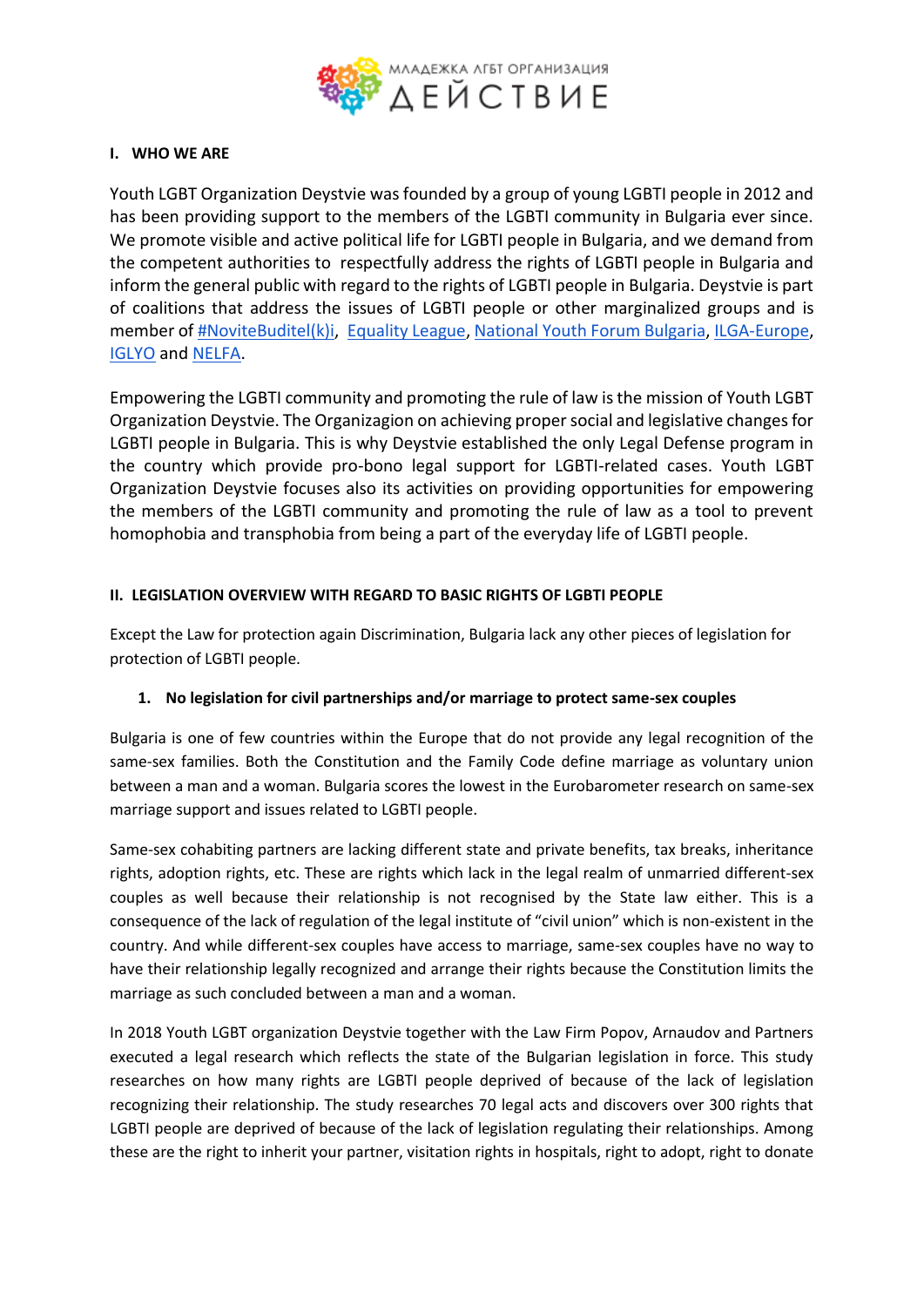

tissues, organs, etc. to your partner as only married couples can donate, right to be granted protection under the Law on Domestic Violence because it does not cover same-sex cohabiting couples.

### **2. No protection of the children born and/or raised in rainbow families.**

No legislation is available to establish the legal connection of the children born and/or raised in rainbow families and their parents. The kids are left discriminated based of the sexual orientation of their parents and the legal bond between them could be established only with the birth mother or one of the fathers. There are many rainbow families living in Bulgaria mostly concentrated in the capital city of Sofia. Several birth certificates of Bulgarian kids coming from abroad have been sent for registration in the respective municipalities. No official answers were received so far with the cases LGBT Deystvie is supporting. Legal cases are under preparation. In the meantime, one of the kids is deprived from their right to health services and could not receive vaccinations.

# **3. No protection fro hate crimes based on sexual orientation, gender identity and gender expression**

The Constitution of the Republic of Bulgaria in its Art. 63 proclaims equality before the law on the basis of characteristics of race, nationality, ethnicity, sex, origin, religion, education, beliefs, political affiliation, personal and social status and property status. Sexual orientation, gender identity and gender expression are absent from the text of the Constitution. The Criminal Code does not contain any provisions describing an act as a crime and/or hate speech based on sexual orientation, gender identity, gender expression and/or the sexual characteristics of the person. There are also no provisions to characterize this motive as an aggravating circumstance.

#### **III. Strategic litigation by Youth Organization Deystvie**

Since 2014 the organization is provided pro-bono legal support and was able brought strategic cases to the national/EU courts.

#### **1. Refusal for protection under Domestic Violence Act for homosexual couples**

The Protection Against Domestic Violence Act (2005) regulates the rights of the victims of domestic violence. This law protects persons who are or have been married or cohabiting. As regulations on cohabiting partners are missing in Bulgaria, in theory this law should also grant protection to cohabiting same-sex couples. Nevertheless, in recent court case litigated by Denitsa Lyubenova from Youth LGBT organization Deystvie, the court held that the he plaintiff is not among the persons allowed to seek protection against domestic violence because the law of the State can only grant protection to persons from different sex who were cohabiting together as the Constitution and the Family Code recognizes the marriage as such between a man and a woman. The case is pending before the European Court of Human Rights and decision is expected.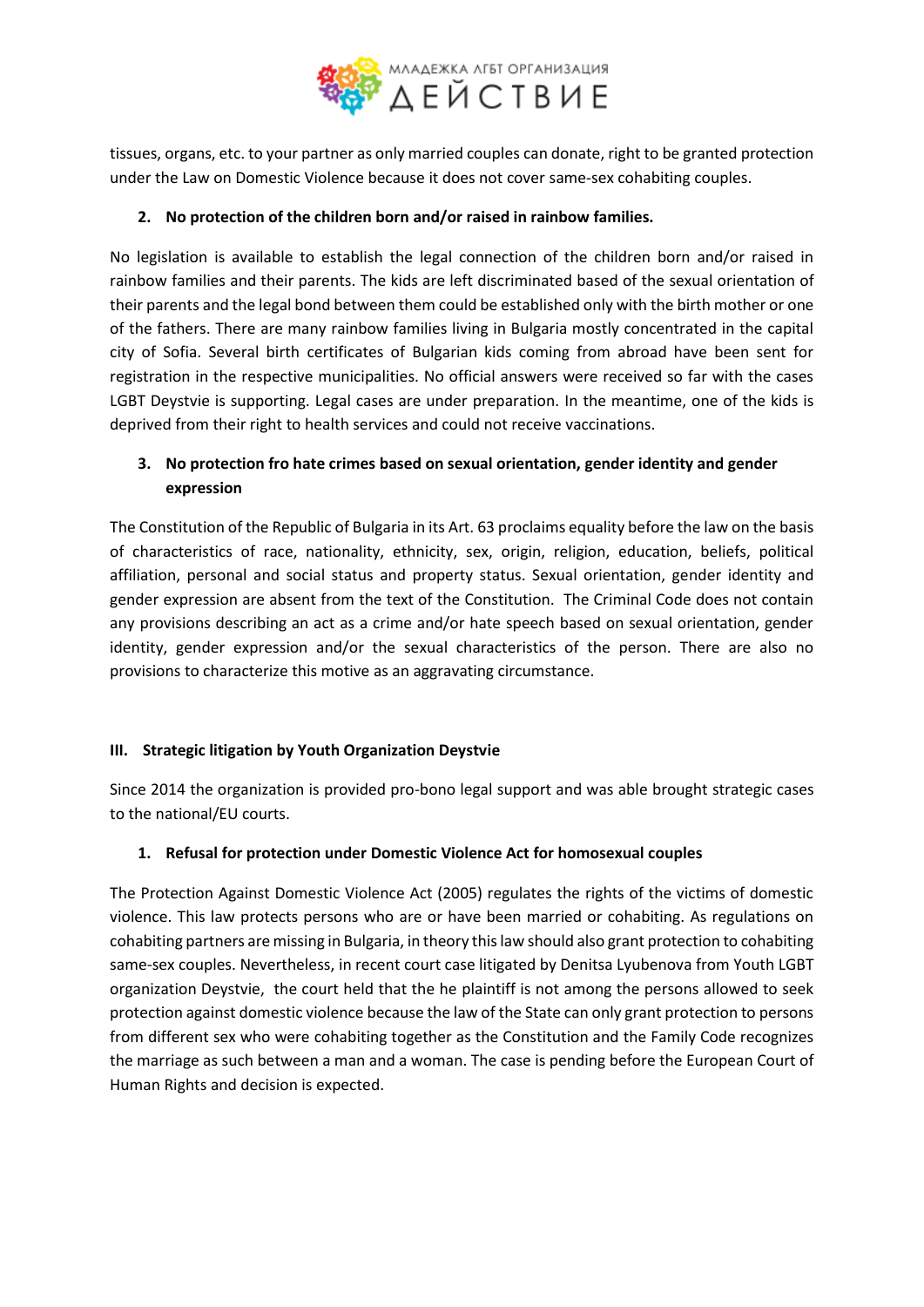

### **2. Legal case for recognition of marriage certificate of Lilly and Darina, Bulgarian lesbian couple**

In general, under the Private International Law Code of Bulgaria the marriage concluded under the laws of a foreign state between same-sex persons should be recognised by the Republic of Bulgaria.29 However, in 2017 a Bulgarian female couple who had got married in the UK received a refusal to reflect their marriage as current marital status in the personal registration card of each of the two women. The motive for the Municipality's refusal was the same gender of the two persons. Under the Bulgarian law only municipal offices keep data on marriages concluded abroad and only they certify that circumstance by issuing the respective document or certificate to citizens and institutions. Thus the consequences of the non-registration are that each of the two women is deprived of inheritance rights, tax benefits, matrimonial shared property, right to child adoption by the two women jointly, as well as the right of one of the women to adopt a biological child of the other. The two women filed a complaint against the decision of Sofia City Municipality, Lozenets district. The decision of Sofia Municipality was confirmed by the first instance court – Administrative Court of the City of Sofia. The case were brought to the Supreme Administrative Court in Bulgaria and the decision is pending. The two women are represented on the case by attorney Denitsa Lyubenova from the Youth LGBT Organisation Deystvie, as well as of a team of lawyers including Bulgarian Helsinki Committee and Sofia University professors.

#### **3. Case of Lilly and Dari on Denied Access to the Assisted Reproduction State Fund**

At the end of 2017, the same couple received a refusal from the Centre for Assisted Reproduction for financing an in-vitro procedure, because in the application form the women applying for the procedure mentioned that she was married and mentioned the names of her wife. The Centre argues that the reason for the refusal is that two women cannot create a progeny together in a natural way. In same circumstances that argument evokes dismay in view of the circumstance that heterosexual couples seeking financing for the in vitro fertilisation procedure do that because they are unable to create progeny in a natural way. The refusal by the Centre, obviously prompted by heterosexist motives and not by any contradictions with the rules of the fund, was surprisingly confirmed by the first instance court. The latter was appealed and now the decision of the Supreme Administrative Court is expected.

## **4. Recognition of same-sex marriage with regard to EU free movement right – the case of Mariama and Cristina**

Mariama (a French citizen) and Cristina (an Australian citizen) were married in France for 2 years. In 2016 they both decided to come and live in Bulgaria. In 2016 Mariama was granted a residency permit on the basis of her EU citizenship. Cristina requested the Migration in Sofia to be granted a residency permit as a "wife" of an EU citizen. At the end of 2016 Cristina was granted such permit for one year. Meanwhile, they boughta house in a village in Bulgaria. At the end of 2017 when Cristina needed to submit a request to prolong her residency permit she submitted the same documents as the ones she submitted in 2016. Nevertheless, in December 2017 Cristina was rejected the permit and the Migration Department of the Ministry of Interior based its rejection on the Constitution, Family Code and the Bulgarian public order stating that allowing the non EU same-sex partner to reside in Bulgaria would contradict Article 46 of the Constitution and Article 5 of the Family Code of Bulgaria both defining marriage as a one concluded between a man and a woman.